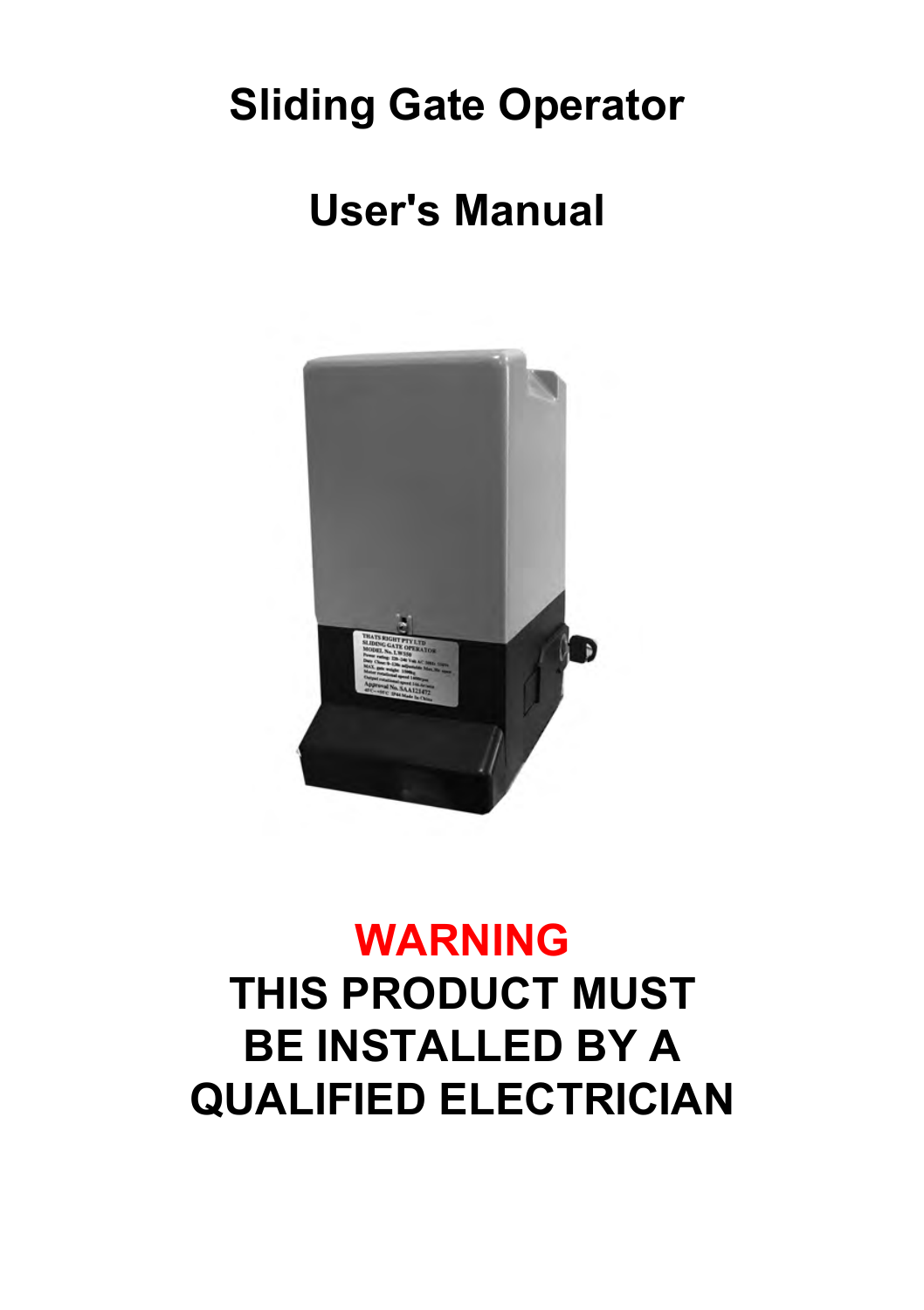**BMG Imports Sliding Gate Opener MODEL No. LW550 Power rating: 220-240v AC 50Hz 550w Duty Close: 0-120 adjustable Max. 30s open Max. gate weight 1500kg Motor rotational speed 1400rpm Output rotational speed 46.6r/min Approval No. SAA121472 45° C ~+ 55° C IP44 Made In China**

#### **Important Safety information Sliding Gate Motor - Model 550 AC Sliding This item must be installed by a qualified electrician**

All safety instructions and insallation methods should be read and completely understood by the installer and the owner prior to the installation of the gate opener system. This product is designed and manufactured for the use indicated in this document. Remember that all automatic gates are intended for vehicular gates only. A separate gate or entrance must be installed for pedestrian use. Any other use, not expressly indicated may damage the product or be a source of danger. Do not use it on large sized gates that have a steep incline. Wrong selection of motor will result in unreliable operation.

## **Owner should observe the following:**<br>1 Do not cross the gate while it is ope

- 1. Do not cross the gate while it is operating
- 2. Keep children away from the gate and the remote control
- 3. Do no adjust the setting of the control panel unless you understand what you are doing
- 4. Learn the use of the the emergency override key. This is crucial in the event that the system does not work.

#### **Installer should observe the following:**

- 1. Make sure the gate weight does not exceed the maximum weight specified
- 2. The gate design must be suitable for the installation of the gate opener system
- 3. Ensure that the gate is installed on flat,level ground and can move and slide freely in both directions along the entire gate length
- 4. Gate opener must be installed in the area where it is not easily damaged
- 5. Do not change with parts or components not supplied by the manufacturer
- 6. Make sure all wiring works are correct in accordance with electrical bylaws and in good condition before supplying the mains power to the control panel
- **7. Turn OFF the power when doing any maintenance**
- 8. Ensure the control panel box is free from water leakage and insects to avoid short circuiting of the control panel and voiding warranty
- 9. Never supply mains power directly to the DC motor if cover is damaged
- 10. Do not install the operating system if in doubt. Contact the manufacturer or your local agent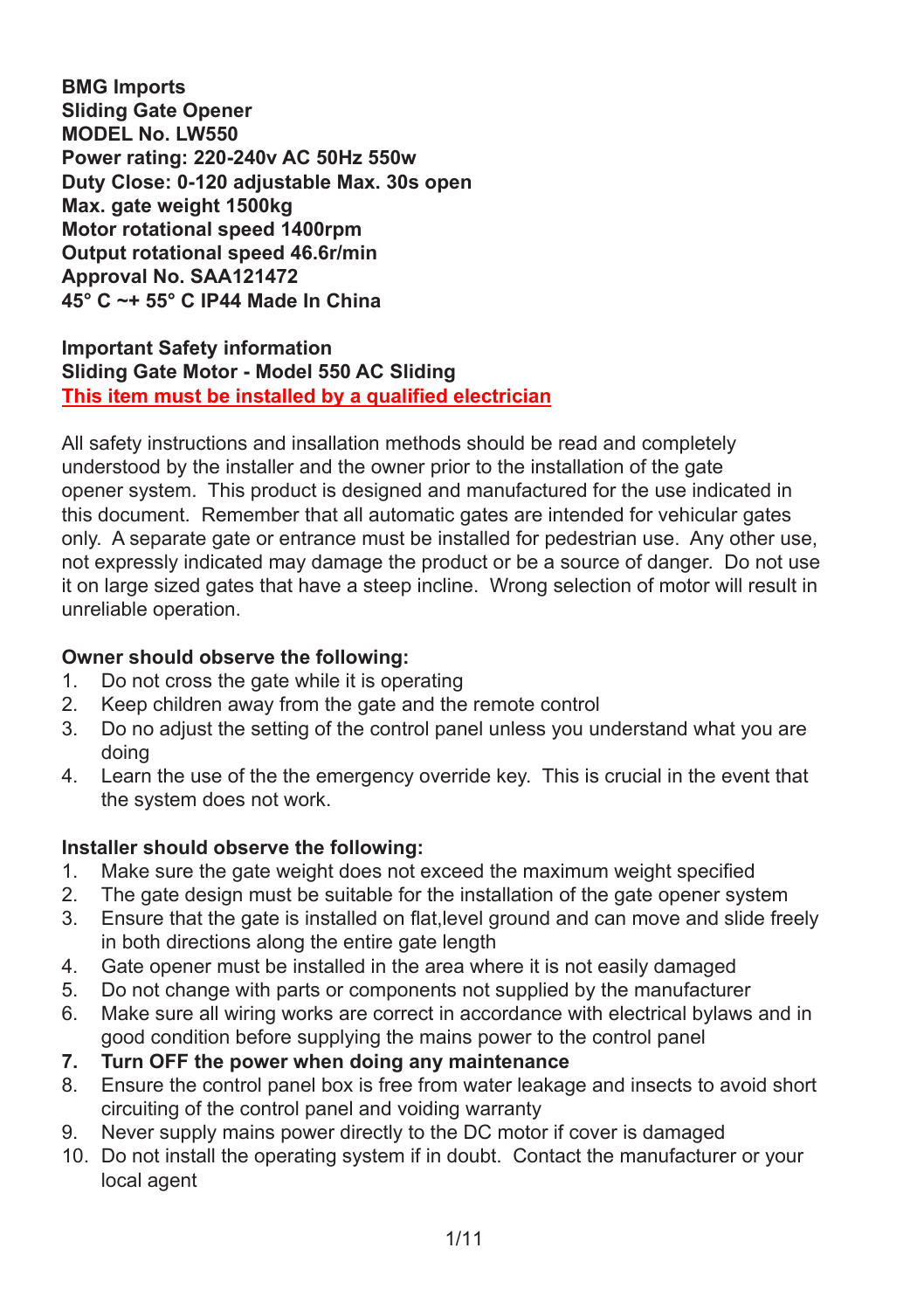## **Install "Physical Gate Stops**

Physical gate stops MUST be installed at each end of your gate. If the magnetic switch on the motor fails to stop the gate cycle, the gate stops will prevent the gate from falling off the guide rollers and causing possible injury or damage.

#### **Installing Motor**

#### **Preparation of the concrete ground surface (base) for motor mounting**

Make sure that the ground surface for the motor installation is solid and level. A good base is paramount to the proper operation of the gate opener system. If installing cables, place these 300mm from your wall/post and approx. 220mm in from the corner of the wall/post. The motor mounting plate is 170mm deep x 270mm wide. Position the motor mounting plate ( side nearest to the gate) approx. 150-160mm from the wall/post and approx. 50mm in from the post driveway corner point.



Cables from the control panel to the motor can be per-embedded in the base should concealed wiring be preferred. Check with your electrician. You may have to space the bottom of the base plate with spacers to gain some height to run wires and cables. Again check with your electrician.

Prepare for motor cable. Optional devices such as wired keypad, photo beams etc. use telecom cable, cat-5 or cat-6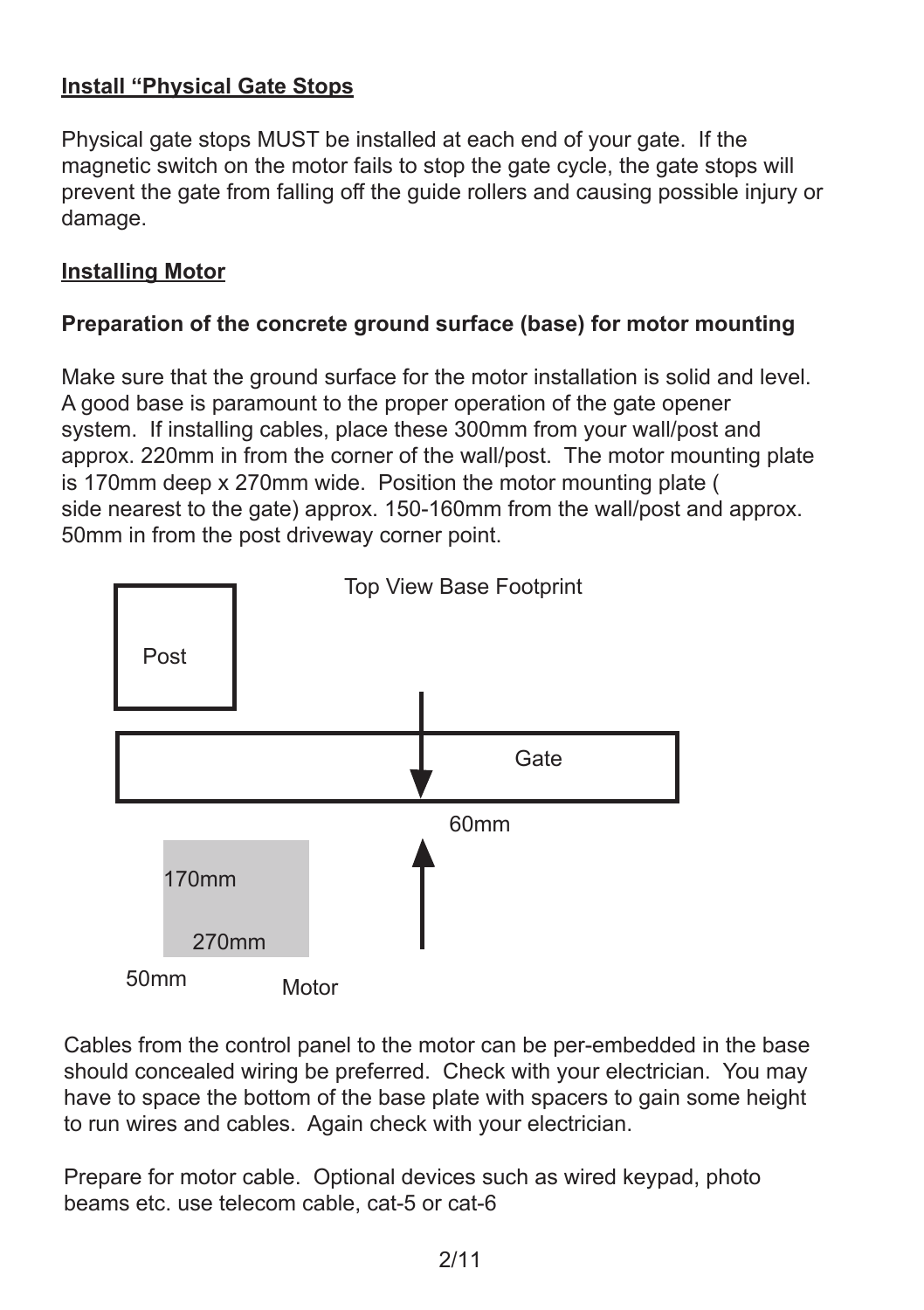NOTE: You may need to raise the motor to allow the gear rack to fasten properly to your gate bottom rail, so check this first by placing a piece of gear rack on top of the motors cog alongside the gate.

Open/close the gate to ensure no fasteners are obstructing the rack.

There are 3 typical ways to fasten the motor to your concrete.

Option 1: If your gate is manufactured with 100 x 50mm rectangular bottom rail such as the BMGI low profile model and sits about 40mm off the ground with the wheels, you can bolt the motor directly to the concrete.

Hint: Option 2 and 3 are good for raising the motor to allow cables to be installed freely under the motor so you do not need to be too accurate with your cable location.

Option 2: If your gate is fitted with the standard wheel that raises the gate to approx. 50mm from the ground you can use high mounting blocks to lift the motor. Position these spacers under the left and right sides of the motor and fasten to concrete.

Option 3: new concrete pad. If your gate is above 50mm off the ground you can use the mounting plate supplied with the motor and the 4 threaded rods, 1 in each corner to act as pylons. The rods can be pressed into your concrete pad. You can now line up the mounting plate. Once the concrete pad has dried, you can now assemble, starting with the motor, washers and fasten together with 4 more nuts.

#### **Installing the gear rack to the gate:**

For your gate to function smoothly you will need to install the gear rack correctly. The outcome is to have a 2mm gap between your gear wheel and the valley of the gear rack throughout the length of the gate. Temporarily raise the motor by another 2mm using bolt-washer spacers under the motor mounting bolts.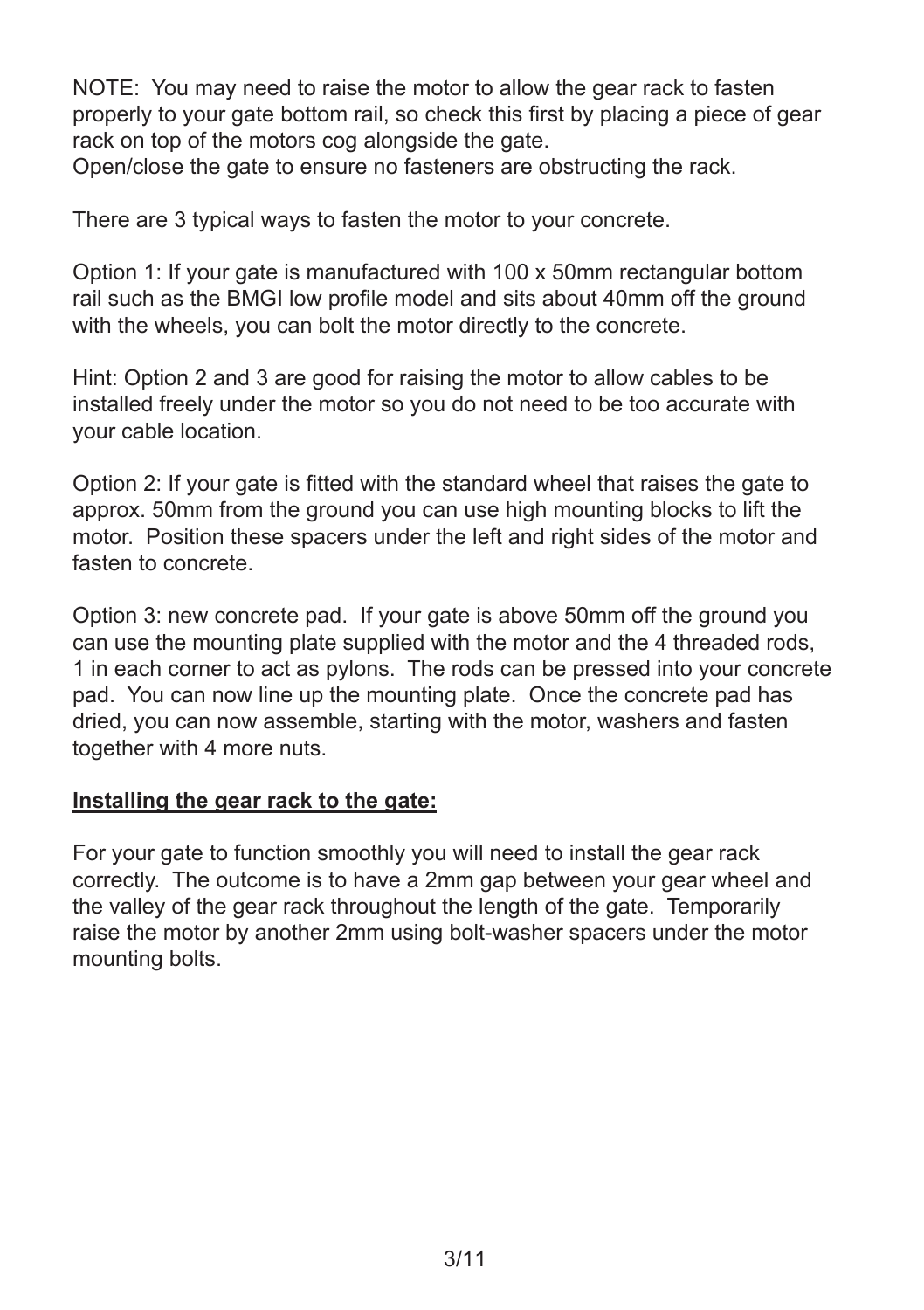Release the auto gate to emergency release so that the gear wheel rotates freely for the alignment and installation of the gear-rack. (see picture below)

Starting with your gate in the open position, align your first section of racking to sit flush with the start of your gate. (See picture below)





Rest the first gear-rack on the gear wheel, ensure that the gear rack is level and secure the gear-rack onto the gate using the fastenings provided. Move the gate 1m and repeat as above until all gear-rack has been installed. Do not fasten where wheels may be contacted as this will increase gate moving resistance dramatically.

We strongly recommend you leave your gear rack over hanging (approx. 100mm) until after you have fitted your "magnet brackets" and only then cut off any extra with a steel hacksaw. The gear rack has a steel rod inserted in the nylon casting for strength.

Remove the washer/spacer from the motor and the gap of 2mm between the gear wheel and the gear-rack is automatically achieved. Check to ensure consistent meshing between the gear-rack with the gear wheel over the entire length of the gate. Loosen the screw on the gear-rack to adjust the position of the gear rack if necessary.



**Important Note: Gear wheel and gear rackings life depends almost entirely on their correct meshsing**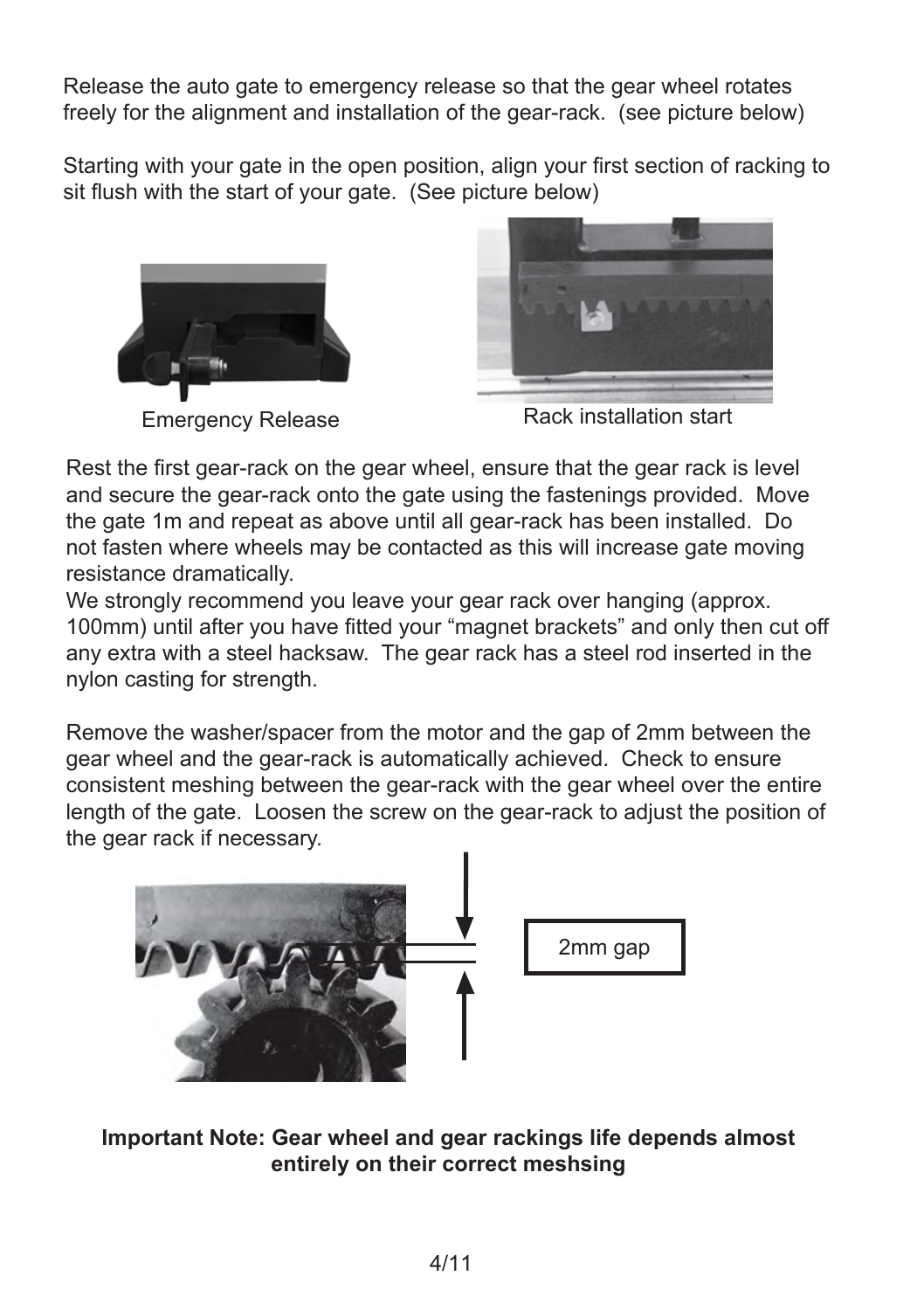## **Install "Magnetic Brackets"**

One magnet bracket MUST be installed at each end of your gate, attached to your rack. Supplied is a high bracket and a low bracket, when installed they are designed to trigger the internal magnetic limit switch. This will stop the gate cycle BEFORE making contact with the physical gate stops.

The best way to install the 'magnetic brackets' is to close the gate to hit the stop, slide back open 50mm, now slide the LOW magnet bracket along the racking until you see **'L6'** light up on the main control board, then adjust magnet on bracket and secure. To install HIGH magnet, open gate full and pull back 50mm, now slide the HIGH magnet bracket along the racking till you see **'L7'** light up on the main control board, then adjust magnet on bracket and secure.



Check that both fully open and fully closed 'magnetic brackets' are in place on the gear rack and are functioning correctly. Check both fully open and fully closed physical stops are securely in place.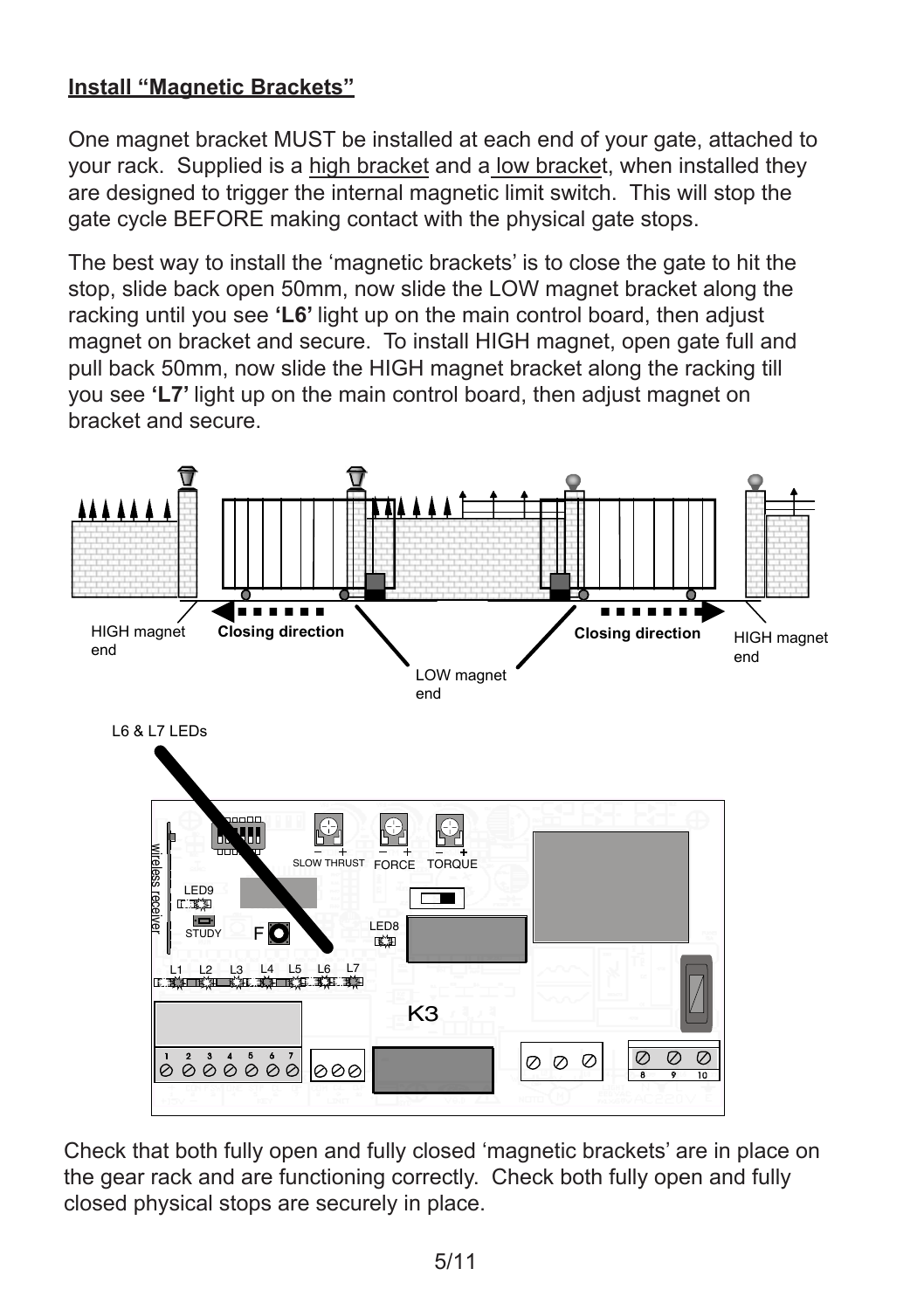## **Program Gate 'Opening Direction'**

When setting the motor direction switch, standing at the motor, if your gate opens to the left 'direction switch' should be over to the left and if the gate opens to the right then the 'direction switch' should be over to the right. To make sure this is correct, open gate half way and lock clutch in, press remote button and the gate should open fully.

Motor direction switch

#### **To learn the gate slow down**

Have the gate in the closed position and lock in clutch (give the gate a push to make sure the clutch is locked). Push dip switches 4 and 6 on/up on the control board. Press and hold **F** button on the control board for 5 seconds, then let go. The gate will now open fully and hit the gate stop, then within a couple of seconds will automatically close. Once the gate has closed, push dip switch 6 off/down. Slow down now completed

#### **Test the gate opener is working correctly**

If the gate loads up on your physical stops this will affect the reliability of the gate operation. If this happens, you may need to adjust the magnet brackets.

### **Adjust Torque**

- SLOW THRUST: Adjust motor's thrust after the gate is installed.
- FORCE: Rebound resistance function, Turn clockwise to increase force to desired setting
- TORQUE: Adjust motor's power (clockwise is bigger)







FORCE TORQUE



SLOW THRUST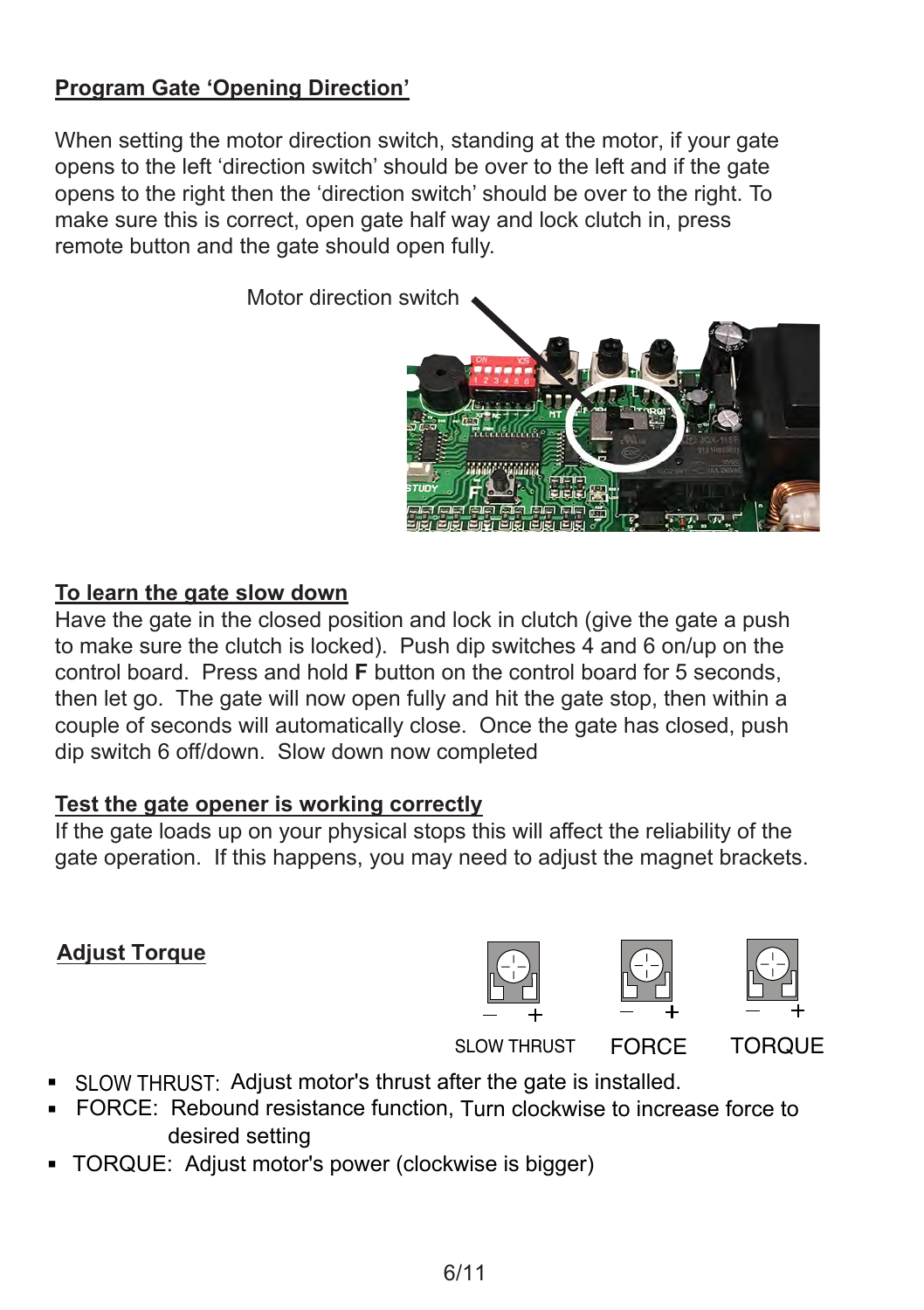## **Tuning remotes (remotes may already be tuned in - test first)**

Press the Study button (left hand side of the board) for 2 seconds until the red LED light goes solid and release. On your remote press the top left hand button twice. You will hear a beep and the red light on the control board will go off to confirm tuning of remote. Now do the remaining remotes. Be careful not to hold the Study button down too long as this will erase/wipe all remotes tuned.

Note: only 30 remotes will tune into the on board receiver

#### **Erase all remotes**

Hold the Study button down for 5 seconds, now all remotes will be erased







## Remote

### **To learn auto close**

On the control board, push dip switch 3 & 6 on/up (see figure 1), all others down. You will be required to press the F button to set the auto close time. Each time you press the F button you will hear a beep. Each beep will equal 1 second. Leave dip switch 3 up/on for auto close and put dip switch 6 down. Put 1 & 4 dip switches on/up (see figure 2).







Figure 3

Figure 1 Figure 2

## **Cancel auto close**

Push dip switch 3 off/down (see figure 3).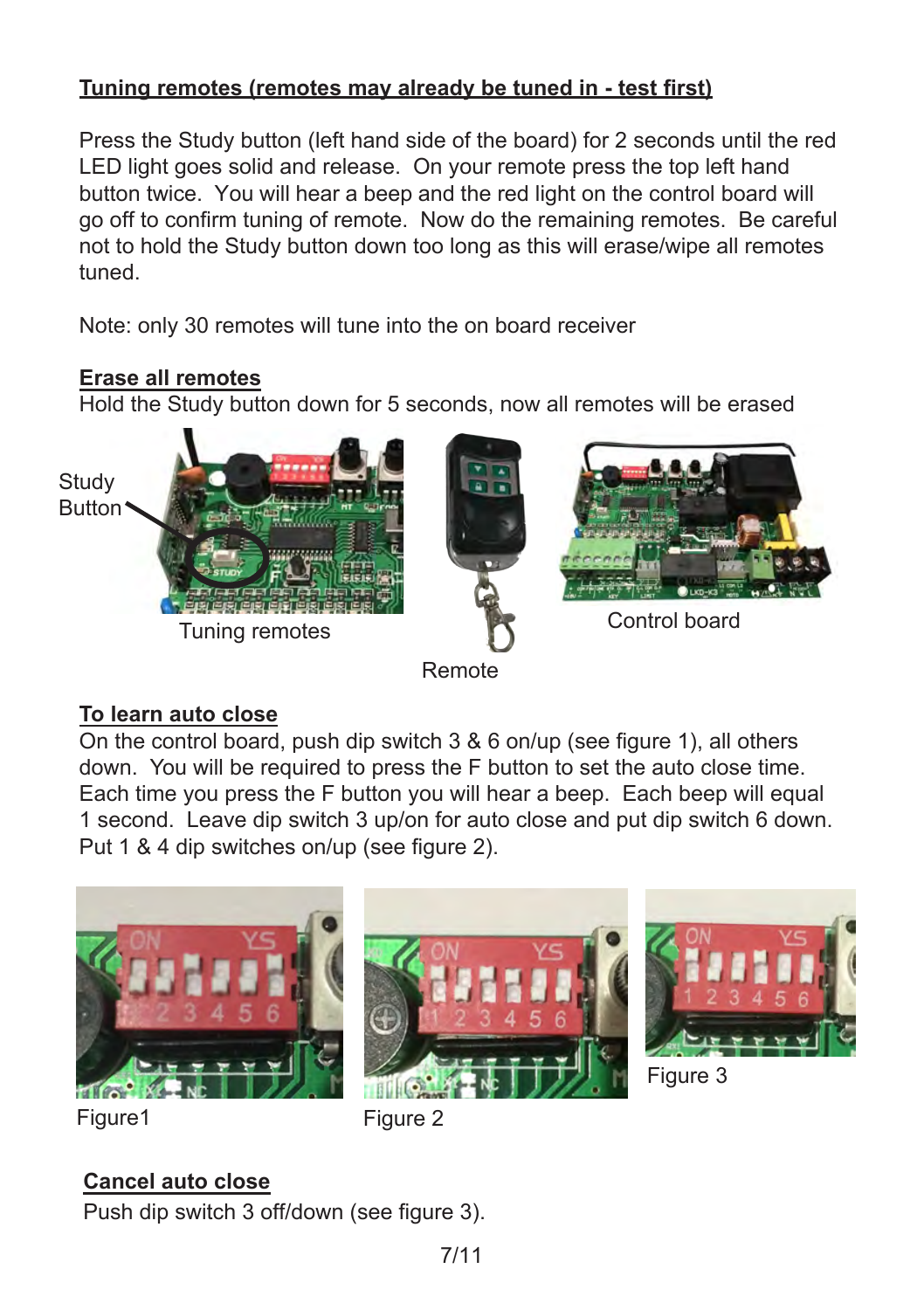### **Additional Devices**

First insert your wires in the correct location as per the labels. Check the running of the gate each time you install a new device. This is so you do not burn out the system accidentally.

**Connecting Exit Push Button: Using speaker wire** Terminals 2 and 4 to activate open/stop/close

#### **Connecting Keypad: Using telecom wire**

Keypad COM direct to gate open board terminal COM (#2) Keypad NO direct to gate opener board terminal ONE (#4) Keypad +12v direct to gate opener board +15v (#1) Keypad -GND direct to gate opener board COM (#2)

## **Connecting the IR beams: Using telecom wire**

**Important Note:** Terminals for eye beams are found in the bottom left corner of the main control board. To install IR beams you will need power to both IR beams. Connect one IR beam to the other IR beam -1 to -1 and +2 to +2. Now connect the other IR beam direct to the main control board. Connect -1 to -2 COM, +2 to +1 15v, 4 to 2 COM and 5 to 3 FSW Make sure to remove the loop wire

### **Drive release mechanism:**

The motor is equipped with a lockable release mechanism to enable the gate to be operated manually due to a power cut. The release mechanism is shown below with the clutch disengaging the link between the cog wheel and rack. Insert your key into the lock and pull the clutch outwards.



Drive release mechanism and key Clutch disengaged

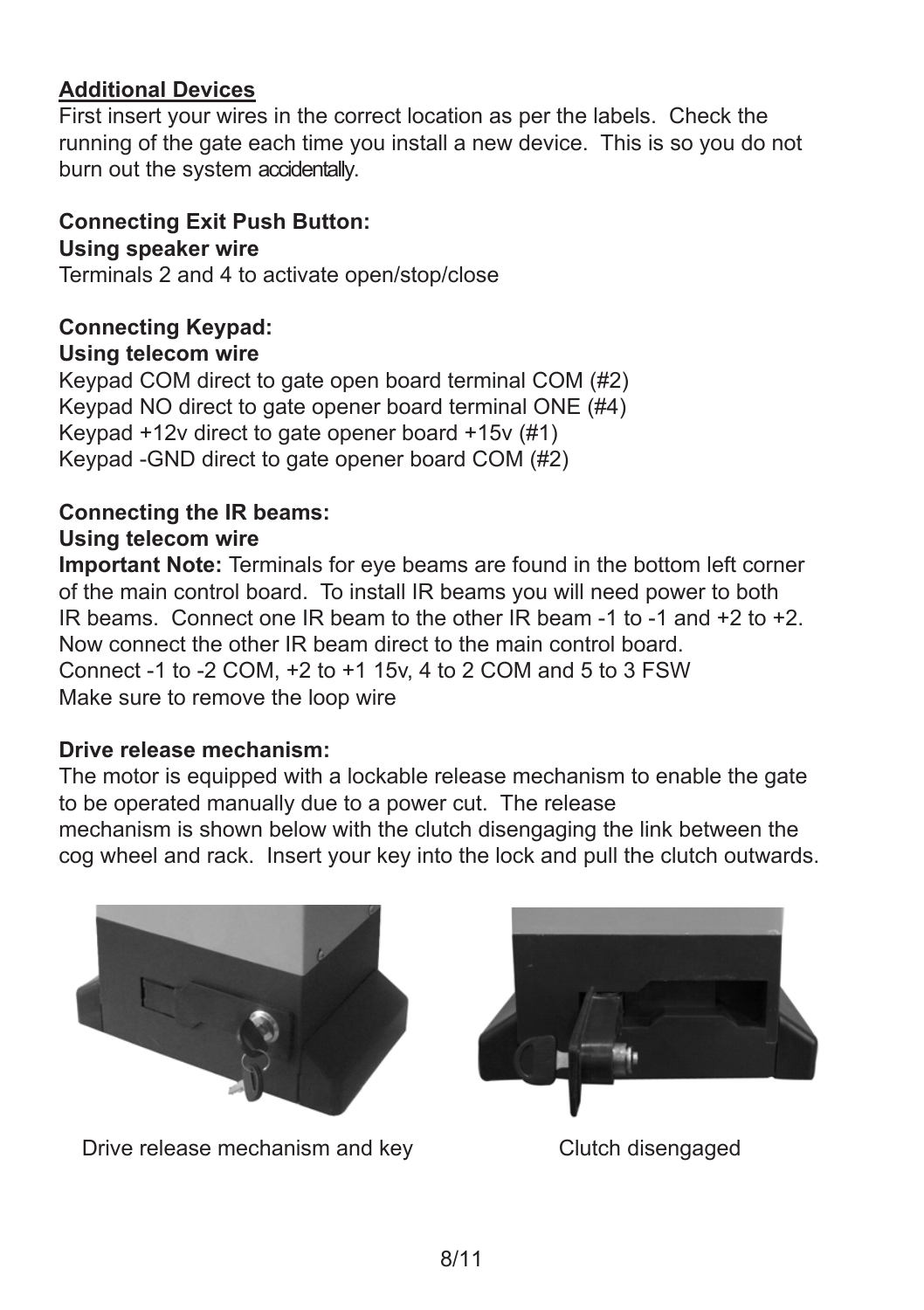# Troubleshooting

| Number | Trouble                                    | Cause                                                                                                          | Method                                                                                                                             |
|--------|--------------------------------------------|----------------------------------------------------------------------------------------------------------------|------------------------------------------------------------------------------------------------------------------------------------|
| 1      | Motor can't work                           | *No power supply<br>*Blown fuse<br>*Capacitor decay<br>*Surpass load<br>*Effected by the thermal<br>protection | *Check power supply<br>*Change fuse<br>*Check if any debris on<br>track.<br>*Restart after 20min.                                  |
| 2      | Can open (close)<br>But can't close (open) | *Position of the magnet<br>isn't correct<br>*Magnet is damaged<br>*Eye beams if fitted                         | *Adjust the position<br>*Change the magnet<br>*Re adjust magetic steel<br>position<br>*Check eyebeams are<br>functioning if fitted |
| 3      | Can't locate<br>accurately                 | *Distance of the magnetic<br>bracket<br>*Internal Magnet is<br>damaged                                         | *Adjust position of magnet<br>bracket<br>*Change internal magnet                                                                   |
| 4      | Clutch can't work                          | *Operating handle is<br>broken<br>*Clutch is jammed                                                            | *Change handle<br>*Manually push the gate<br>to lock in                                                                            |
| 5      | Remote/s will not<br>work                  | *No signal                                                                                                     | *Check there is an LED<br>light on the remote when<br>the button is pressed. If<br>not replace battery<br>*Re tune remote          |
| 6      | Motor can turn but<br>can't work           | *Compression spring off<br>clutch is bad.<br>*Clutch is released                                               | *Change the spring<br>*Close the clutch<br>*Adjust racking                                                                         |
| 7      | Motor is humming but<br>gate does not go   | *Capacitor damaged                                                                                             | * Replace Capacitor                                                                                                                |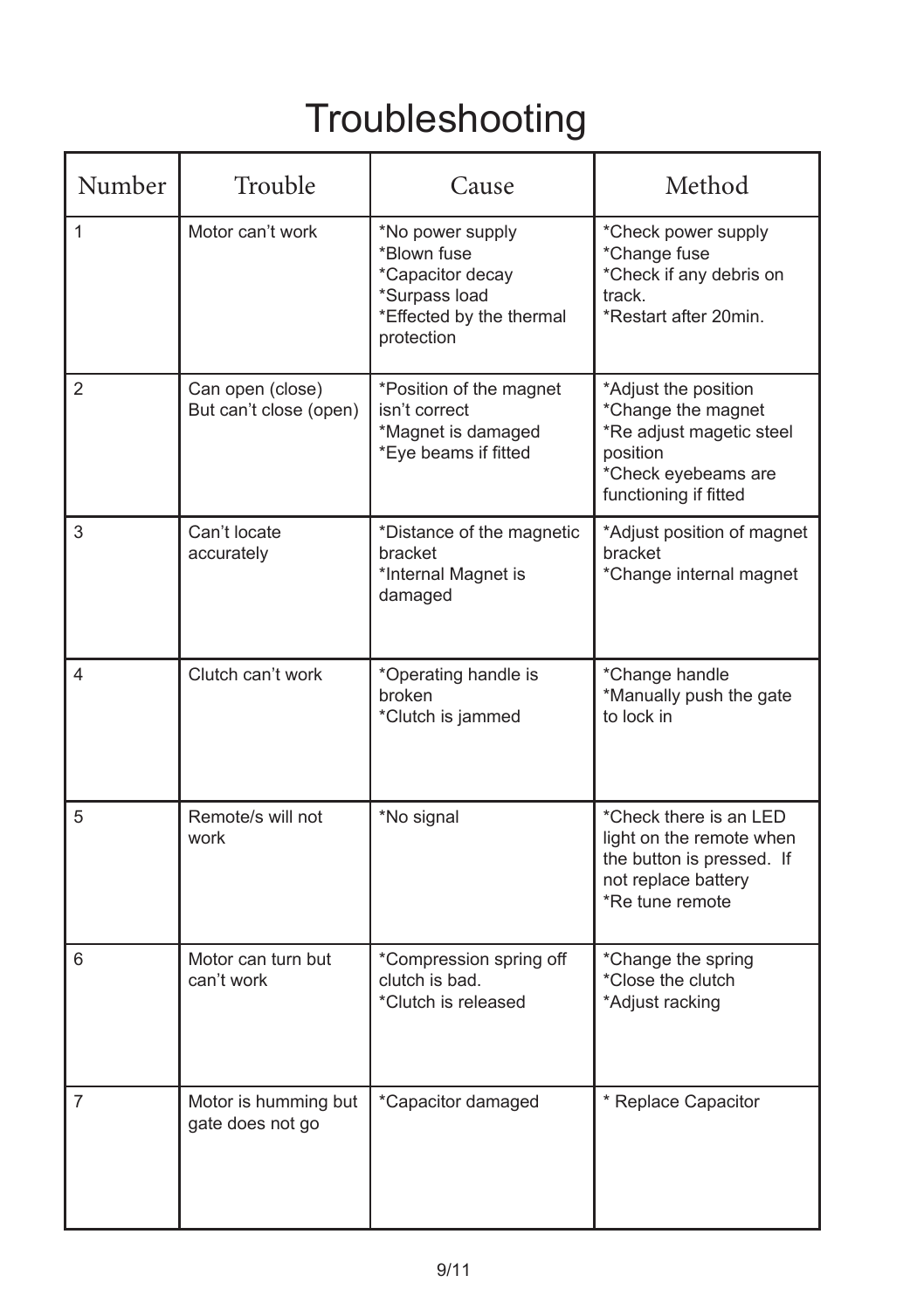#### **Servicing Your Gate and Motor**

Your gate and gate motor are both very important pieces of equipment. This equipment is like a vehicle, which requires preventative maintenance especially on the coast where corrosion is a big factor.

The following MUST be done at regular intervals: (3-4 months)

- 1. Check for insects, snakes and geckos in and around the PC Board.
- 2. The gate must be lifted and the wheels that run on the rail must be checked to see that they spin freely and that the bearings haven't collapsed, this is very important to ensure the life span of your gate motor.
- 3. The gate guide wheels must be checked to see that they spin freely and ensure that they are not worn and the lock nuts are tight.
- 4. Over time the gate wheels tend to bed themselves in, as a result the gate's gear rack now rides directly on the motor's main drive pinion gear. There should ordinarily be a 2 mm gap between the gear rack and the pinion gear. Another indication of this "binding" situation is when the motor vibrates excessively while the gate is running. This fault causes unnecessary wear and tear and will reduce the life of the operator and it must be rectified without delay. The rack can also become too loose and the gap becomes too big, which causes the pinion gear to skip the teeth on the gear rack causing a malfunction.
- 5. If safety beams are fitted, check for any insects and ensure that there are no loose or broken wires inside the beams.
- 6. Remove any plants, trees or branches that may cause an obstruction to the wheels and a blockage to the beams.
- 7. Check that the operator's foundation plate bolts are still secure.
- 8. Check that the ends stops are still secure.

#### **Warranty**

- 1. 12 months warranty from date of purchase, warranty does not cover incorrect installation or damage by fusion and other insects.
- 2. Warranty replacement and repairs are back to base.<br>3. You can view our full terms of conditions at www.bme
- 3. You can view our full terms of conditions at www.bmgi.com.au
- 4. Must be installed with a surge protector to protect the main control board from power surges. Warranty will be voided as power surges are not covered under warranty.